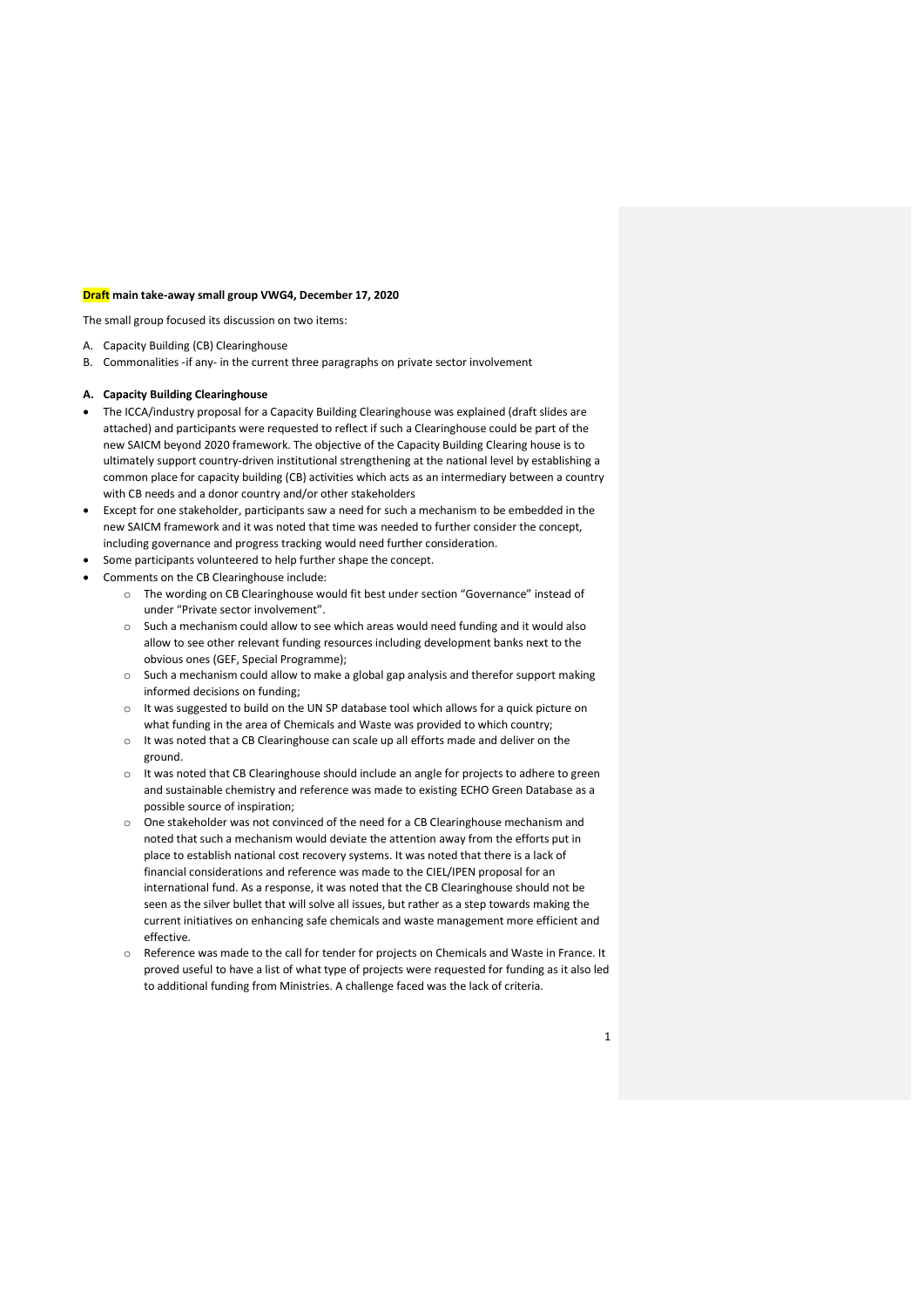- o On the governance model, one stakeholder noted that it would be important to first consider the functions of the new SAICM beyond 2020 framework and then onwards, to consider what structure would fit best. In this regard, there could be a role for the SAICM secretariat and/or IOMC organizations and it was suggested to see the financial implications for this role.
- o Several stakeholders favored a light governance mechanism and questioned whether the option to have a consultant doing the tasks would be sustainable.
- o One stakeholder noted that a CB Clearinghouse mechanism could constitute for private sector involvement and it was recalled that the private sector also had other roles, including in supporting establishing national legislations.
- o One stakeholder expressed its gratitude towards ICCA to come up with this concept however, the stakeholder noted that the solution was not entirely what was expected. Reference was made to the three pillars of the integrated approach to financing and that in particular in Africa, more was expected from the local industry to support governments in mainstreaming.
- o One stakeholder noted that fees to be paid by the industry for the national chemicals legislations is welcome but noted that this was not enough. Call was made towards industry to increase its financing, including the secretariat.
- o It was noted that ICCA is the sole non governmental organization which financially contributed to the SAICM secretariat and that efforts are made to take the contributions to the next level. It was also noted that industry is working on a mechanism aimed at enhancing local/regional cooperation between industry and governments and reference was made to good examples in Latin America and ASEAN. Next steps were to replicate these good examples also in Africa.

## Commonalities -if any- in the current three paragraphs on private sector involvement

- Participants were requested to identify elements in the current paragraphs that were instrumental.
- One stakeholder expressed the need for the private sector paragraphs to be consistent with the other paragraphs regarding mainstreaming. It was also noted that the paragraphs could best include language that highlights the strong commitment from industry as well as addresses how this commitment could be best made actionable. As such, reference was made to ALT 10 text submitted in IP3 which captured these elements.
- One stakeholder saw merit in all three paragraphs and noted that current text in para 10 captured all relevant parts, however, noted that it could potentially be added with the text in para ALT 10.
- Two stakeholders mentioned the need to refer to the increasing global GHS implementation.
- One stakeholder appreciated the specific actionable wording in para ALT 10, however, it was suggested to remain more general and less prescriptive. It was also noted that paragraph 8 should not contain specific policies as countries would have their own way of pursuing sound chemicals management.
- Regarding the next steps. it was suggested for ICCA to share the draft main take away with the participants by Monday, December 21 and allow participants to respond by January 11 the latest.

2